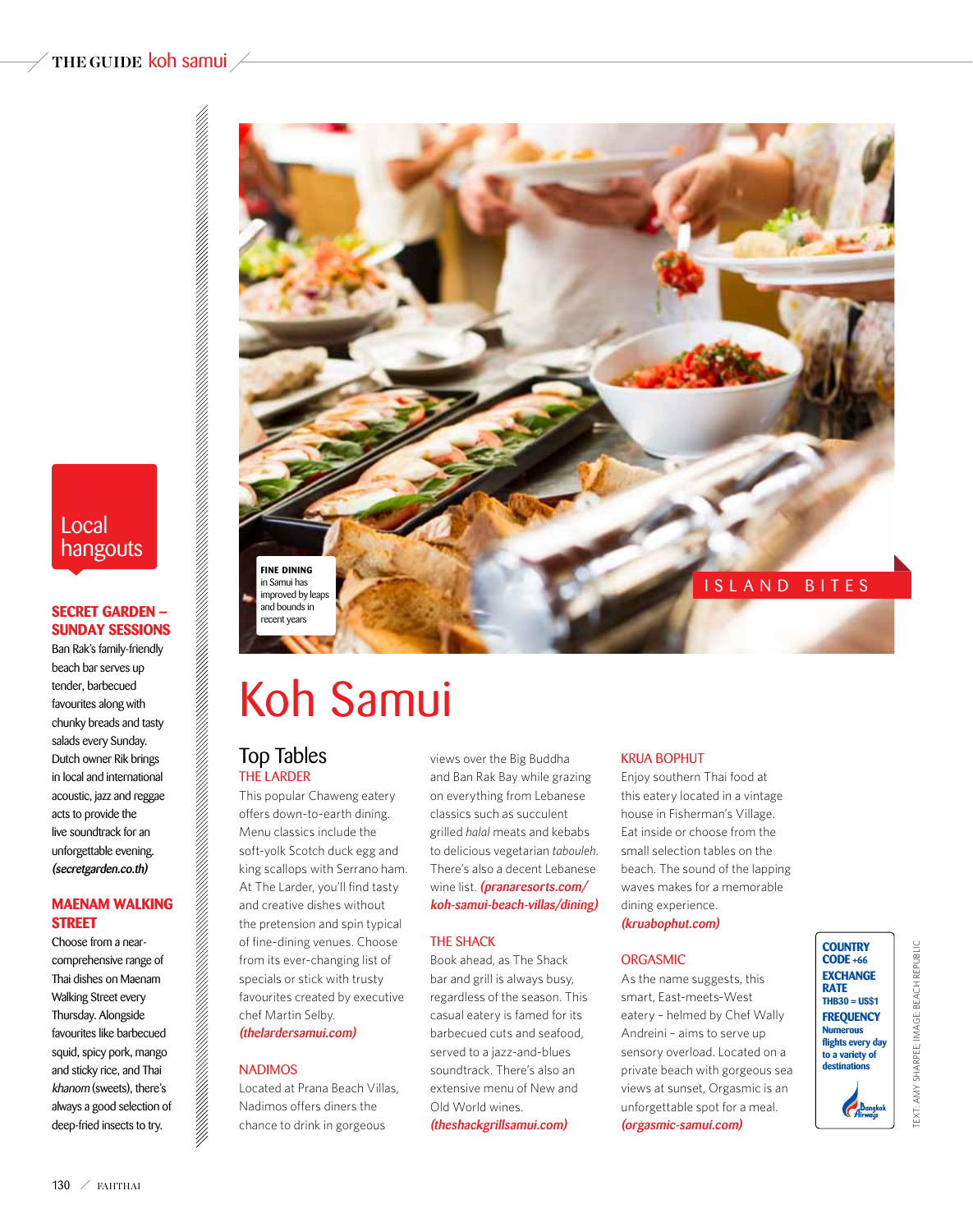

# Koh Samui

## Rest Your Head THE BANYAN TRFF

Traditional Thai architecture blends with natural hillside scenery at this top-notch resort. A favourite with honeymooners, The Royal Banyan Pool Villas offer unparalleled comfort, space and style, while also offering panoramic views over sparkling Lamai Bay. (banyantree.com/en/samui)

Grab a mojito and watch the world go by at Bophut's funky Karma Sutra restaurant and lounge. Enjoy chill-out tunes, tasty cocktails and all the colourful bustle of Bophut's

walking street from the comfort of this boho-chic hangout. (facebook.com/pages/Karma-Sutra-Samui)

### Soi Green Mango

Packed with lively bars and clubs that sell cheap drinks and attract an international party crowd, Soi Green Mango is your classic holiday nightspot. Things start to get really lively around midnight and there's a constant flow of taxis to get you home to your hotel before the sun comes up. The liveliest clubs include Green Mango and the Sweet Soul Café.

### Air Bar

Get some perspective at the

InterContinental Hotel's Air Bar in Baan Taling Ngam. The ideal place to enjoy a sundowner, this open-air watering hole in one of the island's most picturesque locales serves up expansive ocean and mountain views. (samui.intercontinental.com/ air-bar)

### Cha Cha Moon

Get your groove on at Cha Cha Moon, where international DJs get the whole place jumping at regular dance bashes. This Balistyle beach club in the heart of Chaweng Beach hosts monthly full-moon parties and boasts a heaving atmosphere every night of the week. (Chaweng Beach)

Island odysseys

### **Visit Koh Nanguan**

Visit one of the most photographed beaches in the Gulf of Thailand. Koh Nanguan is a tiny island off Koh Tao made up of three even tinier islands linked by a sandbar. A haven for snorkellers, it's home to thousands of fish thanks and offers stellar visibility. Ask at your hotel about speedboat tours.

### **100 Degrees East**

Discover the best dive sites in the region with the award-winning 100 Degrees East Samui Dive Team, which is renowned for its excellent service, environmental awareness and for avoiding the crowds. Whether you're new to diving, a seasoned veteran or prefer to give snorkelling a go, all are welcome. (100degreeseast.com)

image: air bar, intercontinental baan taling ngam

MAGE:

AIR BAR, INTERCONTINENTAL BAAN TALING NGAM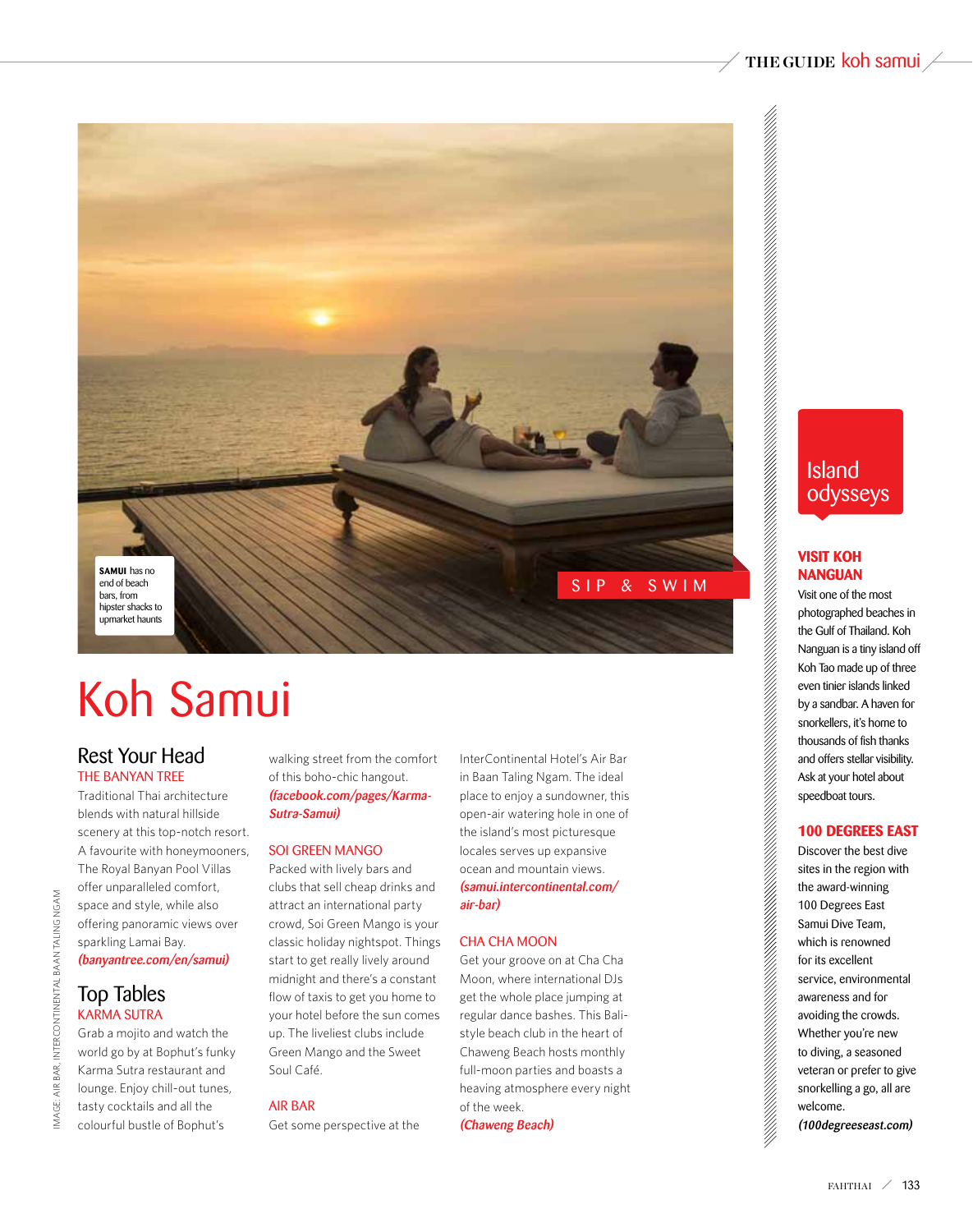

# Koh Samui

## For Kids Coco Splash

Kids of all ages regularly brave the dizzying heights of the water slides at Coco Splash in Lamai. Samui's first waterpark promises a fantastic day out for the entire family, with a mini splash area designed for younger children. (samuiwaterpark.com)

### Stop to Shop Central Festival Samui

Following in the footsteps of Thailand's major cities and tourist hubs, Samui sees the grand opening of its first largescale mall on 29 March. Expect over 200 stores, including Tops Market and Central Department Store. "Reminiscence of a Southern Lifestyle'' is the architectural theme, which draws on influences ranging from the island's Sino-Portuguese heritage to its port and Fisherman's Village. (centralfestival.co.th)

### Oriental Living

Planning to take home some Asian antiques? The experts at Oriental Living in Maenam have what it takes to help you find the perfect pieces, whether you'll be displaying them indoors or out. The shop, which works closely with several of the island's luxury hotels, can arrange door-to-door shipping. (oriental-living.net)

### Treat Yourself Six Senses Spa

Step into a peaceful hideaway at Six Senses Spa. The Thai Healing Massage takes aim at the energy lines of the body, known as "sen". Focusing on pressure points allows life energy or "prana" to travel through the body. The private treatment rooms here overlook the ocean. (sixsenses.com/ resorts/samui/spa)

### magnolia spa

Scrub up clean with Magnolia's Total Mineral Package – a 60-minute Dead Sea mineral cream body scrub followed by an exfoliating mud mask. (magnolia-spa-samui.com)

## Worldclass wellness

### **Kamalaya**

This groundbreaking resort has become a sanctuary for guests looking for more than just a relaxing beach holiday. Combining wellness, detox, holistic and Western medicine, it's a magnet for people looking to recharge, find healing and peace. From weight control to stress relief, sleep issues to health complaints, there's a full team of naturopaths and doctors available to support each individual's programme. Built into a hillside overlooking its own peaceful beach, Kamalaya enjoys an international reputation as an authentic wellness sanctuary with a luxury edge. (kamalaya.com)

CORBIS image: CORBISMAGE: